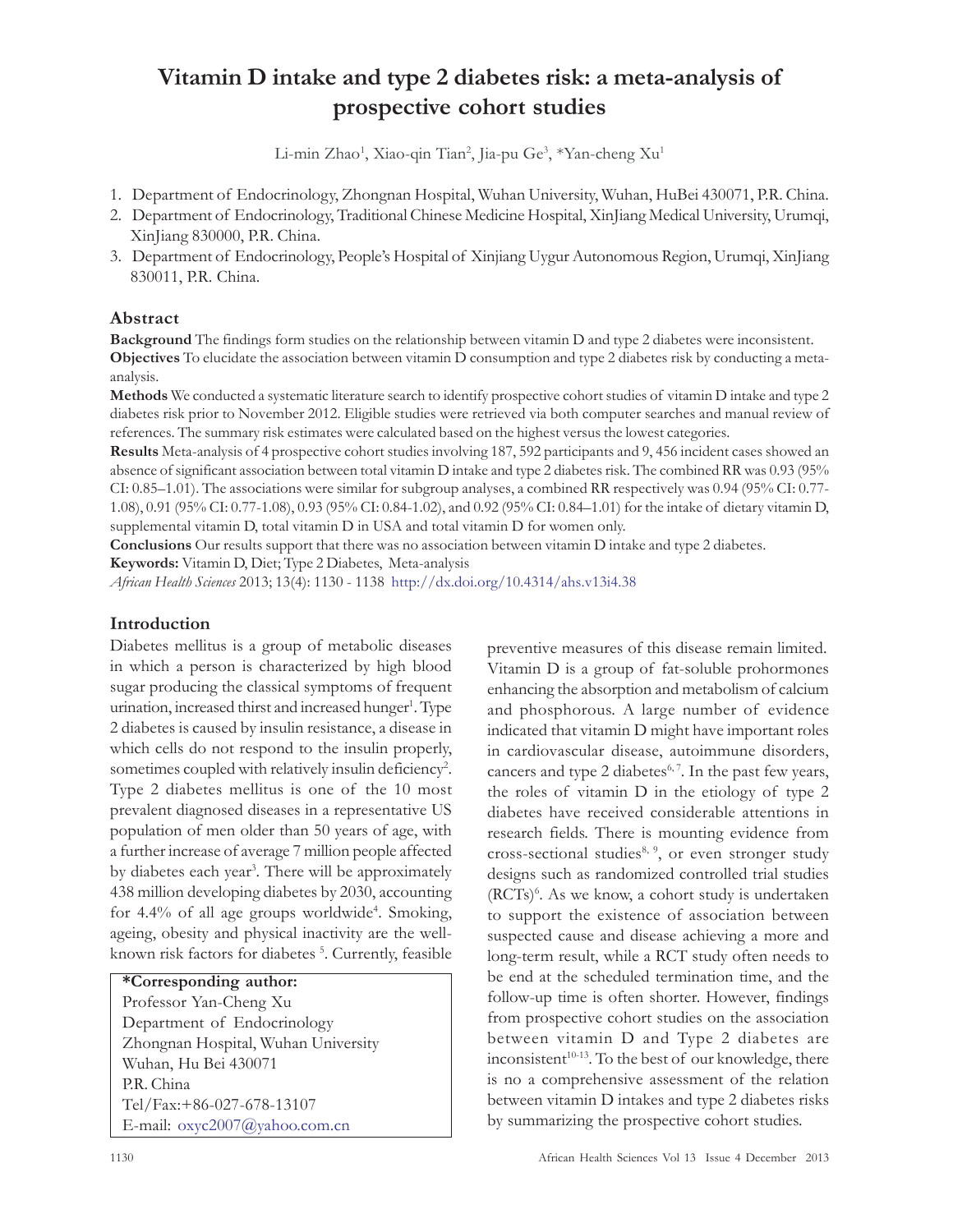In response, we conducted this first metaanalysis by pooling together the results from all published prospective cohort studies. Our purpose was to examine the potential association between vitamin D intake and risk of type 2 diabetes.

# Methods

### Literature Search

We attempted to conduct this study in line with the Meta-analysis of Observational Studies in Epidemiology guidelines for meta-analyses of observational studies<sup>14</sup>. Our literature search was conducted with a systematic literature search at November 2012, which included MEDLINE, PubMed, Science Direct, Springer link, EMBASE and Chinese National Knowledge Infrastructure (CNKI). The keywords of our search were as following:

#1. (vitamin D) OR (vit D) OR VD OR ergocalciferol\*

#2. (Type 2 diabetes) OR diabetes mellitus OR T2DM OR (impaired glucose tolerance) OR (impaired fasting glucose) OR (abnormal glucose metabolism)

#3. #1 and #2

The search was limited on human studies, without any other restriction. References listed in the searched papers were used for additional screening of relevant data. This process was performed by two investigators independently. Any disagreement among the investigators was resolved by consensus. When necessary, we contacted the authors of original studies for additional data. Furthermore, we have also searched the Cochrane Online, the Clinical Trials Online and contacted the organization of Chinese medical doctorate dissertation database to acquire related unpublished reports.

### Inclusion and exclusion criteria

The study can be included as a candidate if it met the following criteria: 1) It is an original prospective cohort study on human subject which have mentioned the association between vitamin D and type 2 diabetes; 2) The primary outcome clearly was defined as type 2 diabetes; 3) Only the most recent study would be included if multiple publications were on the same population study or the same results were published in different journals; 4) The studies provided relative risk (RR) and its 95% confidence interval (95% CI), or studies had raw data available in the paper for calculating these parameters; 5) The RR and the corresponding 95% CI extracted from and the lowest amount of vitamin D intake; 6) In the included studies, the participants should generally be healthy people in the researcher's region; 7) As we know, the association between type 2 diabetes and vitamin D intake was a slow-progressed effect, a short term follow-up may not expose such an effect. Based on the original articles, we therefore have defined that the follow-up period of cohort participants should not be short than five years. The exclusion criteria were: duplicates data, no usable data reported and Communication letters, reviews, editorials, abstracts and conference proceedings published in non-peer-reviewed journals<sup>15</sup>.

the literature were compared to obtain the highest

# Data extraction

Data extracted from the selected papers included the following information: the name of the first author, publication year, gender, location of the study, duration of follow-up, sample size, the number of type 2 diabetes cases, the consumption level of vitamin D, adjustments and risk estimates with 95% CI. When more than one data set presented in one study, the one adjusted by more potential confounders was used to meet with the optimal control of confounding factors. All data was extracted by two reviewers independently according to the pre-specified selection criteria. Disagreement was resolved by discussion with co-authors by reviewing the full text.

The quality of each study was completed by the other two investigators independently. All the evaluated work was processed by reporting following crucial components of eligible studies: a clearly stated aim, clear examination of exposure and outcome, clear definition of participant characteristics, study duration, sufficient duration of follow-up, person-years of follow-up, no selective loss during follow-up and control for potential confounding factors. If a study did not clearly provide one of these key points information, we did not consider that it had been performed, but it's probably underestimated the reported characteristics.

# Statistical analysis

The combined risk estimates were based on comparisons of the highest intake category with the lowest intake category (including persons who have no consumption of vitamin D). Between-studies heterogeneity was measured using the Q statistic. P<0.10 was regarded as significantly heterogeneous and random effects models were used for analyses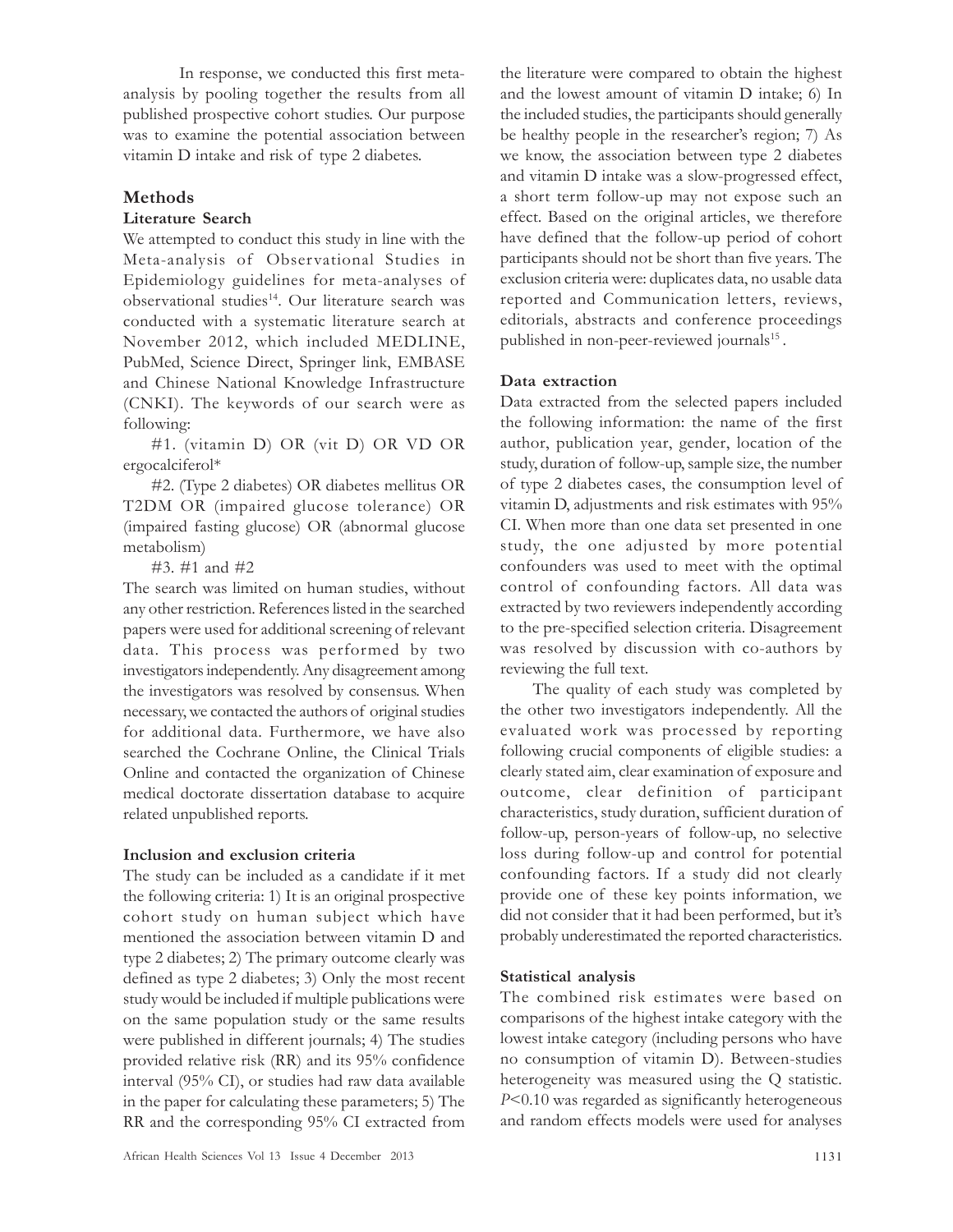estimating the pooled RR, 95% confidence intervals, and corresponding p-values for heterogeneity, otherwise, fixed effects models were used<sup>16</sup>. I<sup>2</sup> statistic was also applied to measure the percentage of the total variation across studies caused by heterogeneity 17, 18 . Furthermore, forest plots were also examined to assess the relationship between vitamin D intake and type 2-diabetes. Subgroup analyses were conducted on the basis of geographical region (USA), gender (women), dietary vitamin D intake and two on supplemental vitamin D intake.

To investigate whether a single study has an effect on the overall risk estimate, we conducted a sensitivity analysis by excluding one study in each turn. In addition, we applied the Begg adjusted rank correlation test and the Egger's regression asymmetry test to assess the possible bias captured by the funnel plot<sup>19, 20</sup>. It should be noted both tests have low power to detect the potential biases; especially the numbers of studies are very limited. Therefore, we set  $p = 0.1$  as our statistical penalty in these two tests.  $P<0.1$  indicated possible publication bias<sup>16</sup>. All statistical analyses were using the commands in the Stata statistical software package (version, 11.0, Stata Corporation, College Station, TX, USA). All statistical tests were two sided.

### Results

We have retrieved 1435 articles initially, 1297 papers were excluded after firstly screening the paper type or subjects. 96 relative papers were exclusion after reading the titles and abstracts. While, the other 17 studies were excluded, because the doses of vitamin D could not be summarized in the highest versus lowest category due to the limited data in the original studies. Therefore, 25 articles were remained. Of the remaining 25 studies, 14 papers reported results without enough information (e.g.: raw data and  $p$ value) to estimate the effect sizes and their CIs. The other 7 studies were excluded based on the following reasons: The results were only presented with median and ranges. Moreover, there had not any adjusted or unadjusted odds ratio or risk ratio that could be summarized for meta-analysis. In addition, as is known to all, a fixed cycle is very important in a follow-up study. If we cannot find any fixed followup cycle definitions in some original studies, we considered that these data may be unbelievable, and these studies should not be included. Finally, we identified a total of four publications with prospective cohort studies on vitamin D intake and the risk of type 2 diabetes according to our above mentioned criteria. The articles selection flow chat was presented in figure 1.



Figure 1: The flow chart of study selection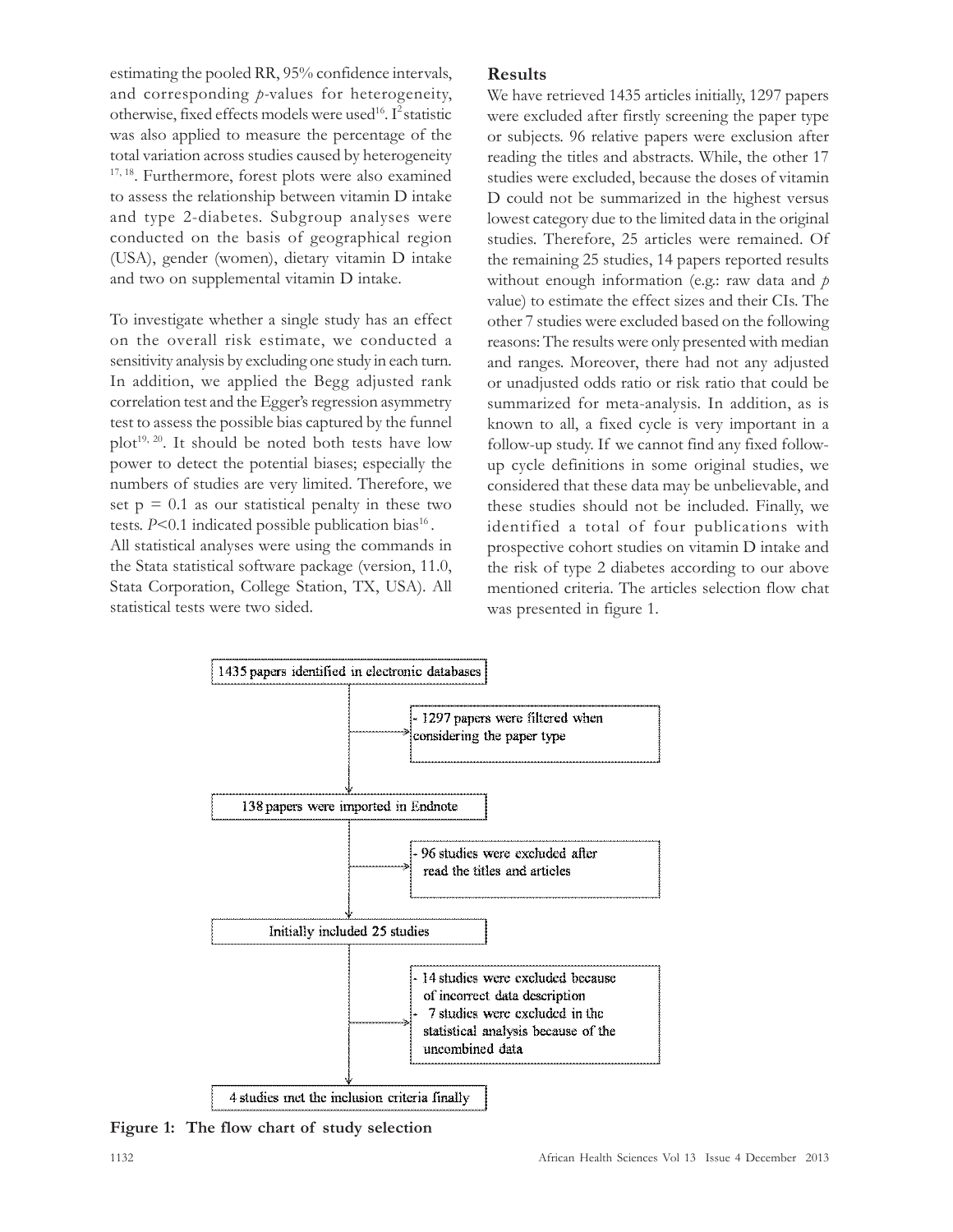They were involving 187, 592 participants and 9, 456 incident cases. The number of cases diagnosed in the original studies ranged from 1, 114 to 4, 843, and the number of participants ranged from 10, 066 to 83,779. The identification of diabetes was mainly based on self-reports of physician diagnosis, but the majority of cases were confirmed in validation studies. Participants in the study reported by Kirii et al<sup>10</sup>. were divided to men and women individually for observation and analysis. Thus, it was considered two studies when the observed items were pooled. In other words, there were four papers with five data sets in our meta-analysis. The characteristics of the included studies are presented in table 1. The four prospective cohort studies were published between 2000 and 2012.

Of the included studies, three studies were conducted in the United States<sup>11-13</sup> and the other one in Japan <sup>10</sup>. The length of follow-up period ranged from 5 to 20 years. Only one study involved men and women<sup>10</sup>, the remaining three studies consisted of women only11-13. Of the studies, four reported results on total vitamin D intake, two on dietary vitamin  $D$  intake<sup>12, 13</sup> and two on supplemental vitamin D intake<sup>12, 13</sup>. Despite of the different number of food items in the food frequency questionnaires (FFQs) across studies, most studies used validated FFQs to define dietary information pertaining to vitamin D products consumption. All the included studies considered the lowest or no consumption of vitamin D as the reference. Although the confounding factors varied across studies, the major adjusted confounders in our included studies included the most essential confounders such as age, BMI, smoking and family history of diabetes.

Figure 2 revealed that the combined results of all studies for the highest versus the lowest category of total vitamin D intake. Of these selected studies, only one study found a statistically significant inverse association between total vitamin D intake and type 2 diabetes risks. The other studies reported no significant association between the two. The combined RR of Type 2 diabetes was 0.93 (95% CI 0.85–1.01) (10-13), comparing the highest with the lowest category of total vitamin D intake. No heterogeneity was detected across studies (P-value for heterogeneity =0.958,  $I^2=0\%$ ; figure 1). We did not conduct the dose-response analysis of studies on vitamin D intake because the eligible studies did not provide sufficient information on the category data of vitamin D intake

To investigate the robustness of our findings, we conducted the sensitivity analyses by omitting one study at each turn and calculating the combined RR for the remaining studies yielded consistent results, with a narrow range from 0.90 (95% CI, 0.81–1.61) to 0.92 (95% CI, 0.79–1.64). Thus, we did not find that any single study substantially influence the combined risk estimate. In addition, there was no evidence of publication bias with regard to consumption of vitamin D in relation to risk of Type 2 diabetes, as indicated by a P-value of 0.462 by Begg rank correlation test (figure 2) and a Pvalue of 0.320 by Egger linear regression test.

When the studies were stratiûed by geographical region, no significant association was observed in USA (RR = 0.93, 95% CI: 0.84-1.02, *p*-value for heterogeneity = 0.804,  $I^2 = 0$  %) (11-13). In the subgroup analysis for women, the summary RR was 0.92 (95% CI 0.84–1.01) (10-13). To be noted, there was no variability across the studies included women only (*p*-value for heterogeneity =  $0.902$ ,  $I^2 = 0.0 \%$ ). Summary associations were similar between studies on dietary vitamin D intake ( $RR = 0.94$ ,  $95\%$  CI: 0.82-1.08; *p*-value for heterogeneity = 0.584,  $I^2$ =11.2 %) (12-13) and studies on supplemental vitamin D intake (RR =  $0.91$ ,  $95\%$  CI:  $0.77-1.08$ ; *p*-value for heterogeneity =  $0.142$ ,  $I^2 = 53.6$  %) (12-13).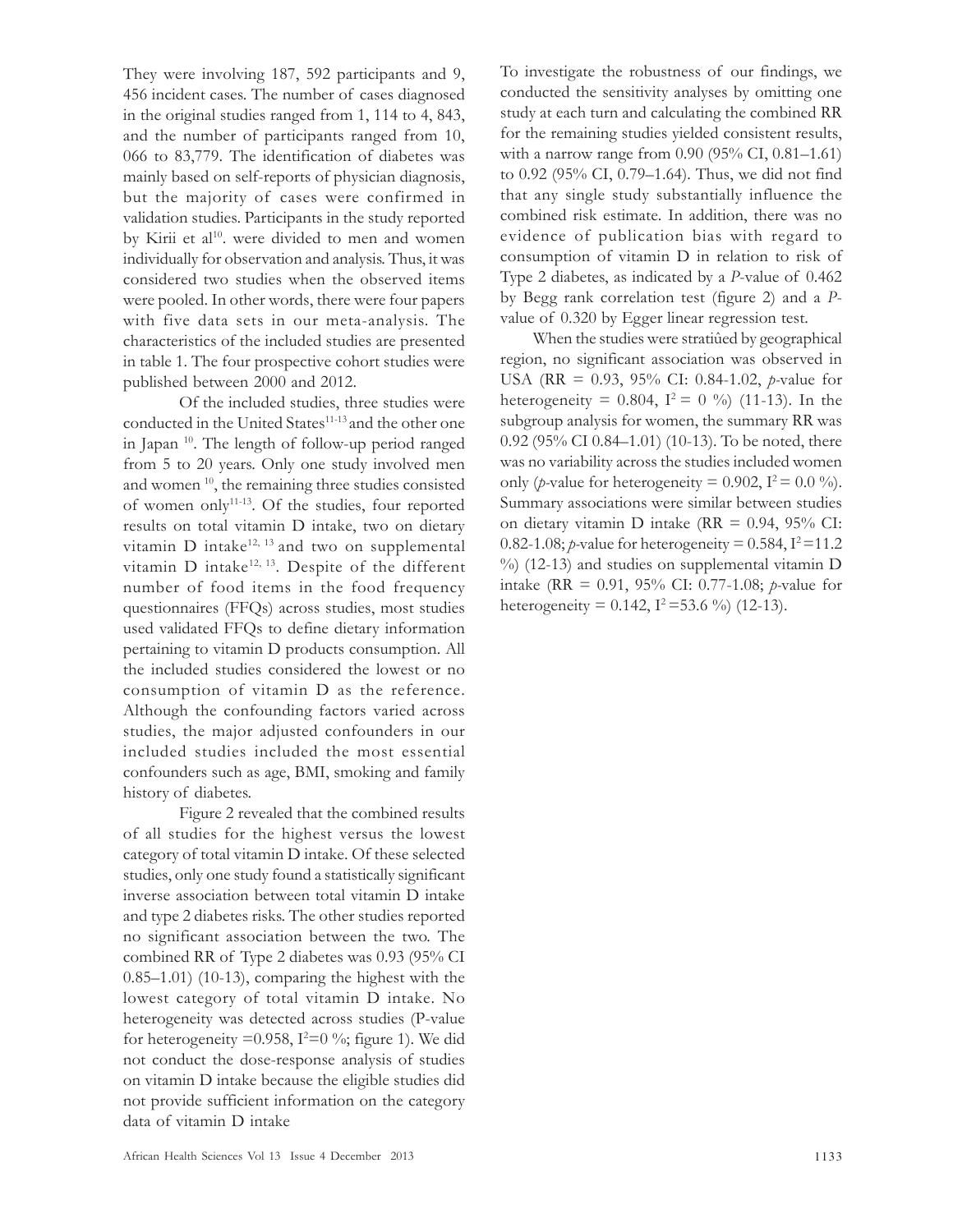| First authorand year |             | Study location Cases/Subjects | Years <sup>a</sup> | Items                                                             | Analytica                                                                                                                | RR (95% CI)/                                                                        | Adjustments                                                                                                                                                                                                |
|----------------------|-------------|-------------------------------|--------------------|-------------------------------------------------------------------|--------------------------------------------------------------------------------------------------------------------------|-------------------------------------------------------------------------------------|------------------------------------------------------------------------------------------------------------------------------------------------------------------------------------------------------------|
|                      |             |                               |                    |                                                                   | comparison <sup>b</sup>                                                                                                  | Trend $p$                                                                           |                                                                                                                                                                                                            |
| K. Kirii 2009 [10]   | Japan       | 114/59790                     | 0.0                | Vitamin D(Men)                                                    | Highest vs.<br>Lowest                                                                                                    | 0.96 (0.74<br>$-1.23)0.35$                                                          | Age, BMI , smoking, family history<br>of diabetes, history of                                                                                                                                              |
|                      |             |                               |                    | Vitamin D(Women)                                                  | Highest vs.<br>Lowest                                                                                                    | $-1.1600.67$<br>0.88(0.67)                                                          | and total energy<br>cottee, energy-adjusted magnesium<br>exercise frequency, consumption of<br>hypertension, alcohol intake, area,                                                                         |
| De Boer IH 2008 [11] | VSN         | 2291/33951                    | $\sqrt{0}$         | Total vitamin D                                                   | vs.<200IU/day<br>>400IU/day                                                                                              | 1.080.47<br>$0.95(0.83 -$                                                           | of diabetes, race, ethnicity,<br>education, calcium intake, alcohol<br>Age, BMI smoking, family history<br><i>circumference</i> .<br>intake, physical activity, waist                                      |
| Pittas AG 2006 [12]  | <b>LSSA</b> | 4843/83739                    | $\infty$           | Supplemental<br>vitamin D<br>Dietary vitamin D<br>Total vitamin D | $>400$ IU/day vs.<br>>800 IU/day vs.<br>$>400$ IU/day vs<br>$<100\,$ IU/day<br>$<$ 200 IU/day<br>$\sqrt{100}$ DD/<br>day | 0.87(0.69)<br>$0.87(0.75 -$<br>$1.00(0.78 -$<br>1.090.67<br>1.00)0.04<br>1.29) 0.25 | Age, BMI, smoking, family history<br>of diabetes, hypertension, physical<br>and retinol.<br>of residence, type of fat, cereal<br>activity, caffeine, alcohol, and state<br>tiber, glycemic load, magnesium |
| Liu S 2005 [13]      | <b>LSSA</b> | 1208/10066                    | 8.8                | Total vitamin D                                                   | QSVS<br>Quintiles of intake $0.92(0.72)$                                                                                 | 0.990.02                                                                            | calories, alcohol, multivitamin,<br>Age, smoking, exercise, total<br>parental history of myocardial                                                                                                        |
|                      |             |                               |                    | Dietary vitamin D                                                 | Q5 VS. Q                                                                                                                 | $\begin{array}{c} 0.92\ (0.79- \\ 1.09) 0.29 \end{array}$                           | glycemic load and calcium.<br>fat, cholesterol, protein, and<br>infarction, dietary intakes of total                                                                                                       |
|                      |             |                               |                    | Supplemental<br>vitamin D                                         | QSVSQ                                                                                                                    | 1.20)0.16<br>1.00 (0.83-                                                            |                                                                                                                                                                                                            |

b analytical comparison based on comparisons of the highest intake category with the lowest intake category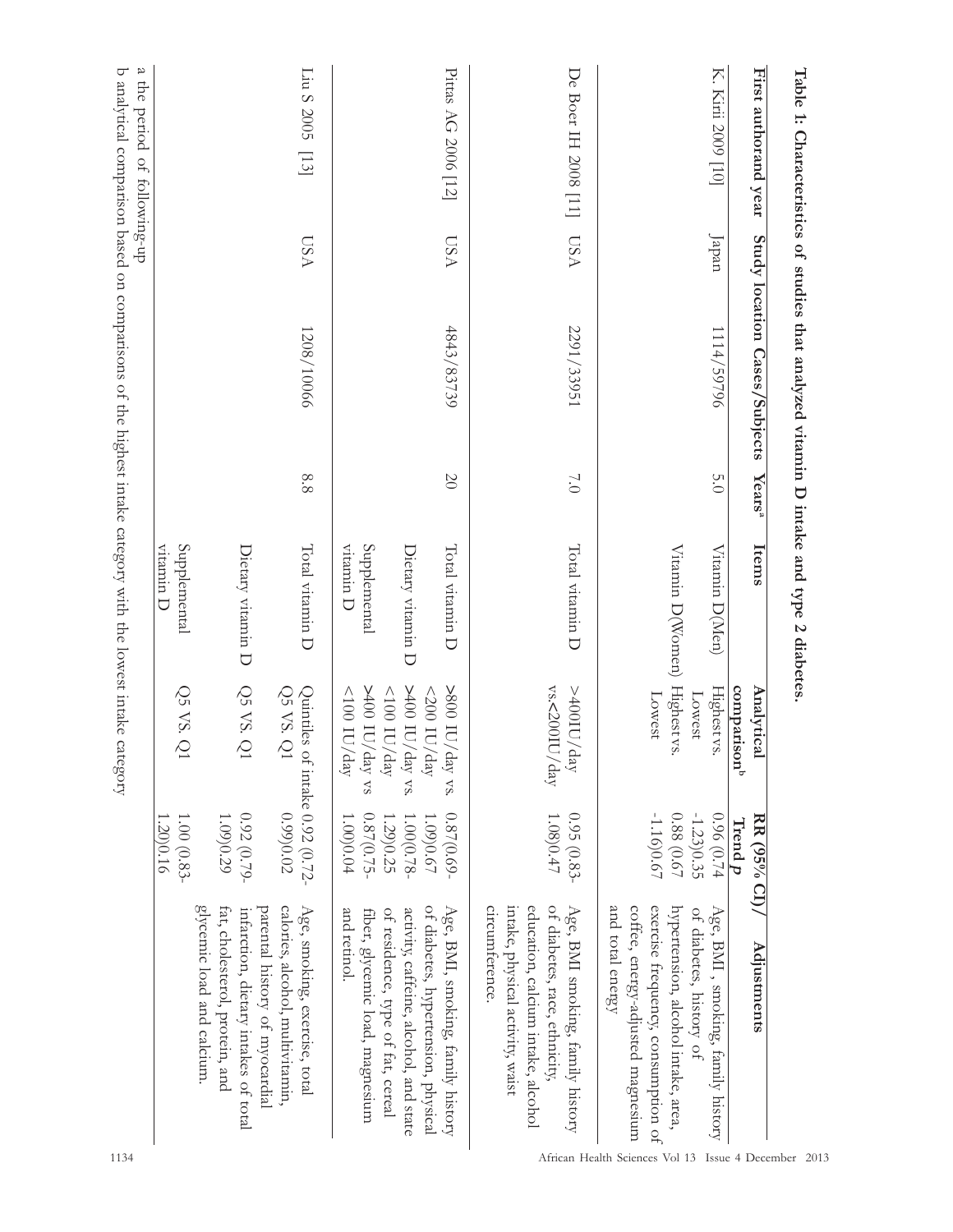

Figure 2: Meta-analysis of vitamin D intake and type 2 diabetes (the highest versus the lowest category).

The size of the square is proportional to the percent weight of each study in the meta-analysis; the horizontal lines represent 95% CI. Studies are ordered by the year of publication. CI: confidence interval; ES: effect size.



Figure 3: Begger plot for the assessment of potential publication bias for vitamin D intake and type 2 diabetes. Var 2: relative risk

#### **Discussion**

It is well-known that the major function of vitamin D is to maintain calcium and phosphorus homeostasis and promote bone mineralization<sup>6</sup>. Moreover, Vitamin D may have a beneficial effect on insulin action directly via stimulating the expression of insulin receptor resulting in enhancing insulin responsiveness for glucose transport, or indirectly through its role in regulating extracellular calcium and ensuring normal calcium influx<sup>6, 21</sup>. In experimental studies, vitamin D has been demonstrated to improve pancreatic beta cell function and peripheral insulin sensitivity<sup>22, 23</sup>. However, in humans, findings on the association between vitamin D intake and the risk of type 2 diabetes from prospective studies are limited and  $\text{inconsistent}^{\text{10-13}}$ .

To the best of our knowledge, this is the first meta-analysis of cohort studies on the potential relationship between vitamin D intake and type 2 diabetes risk. Our present study is a meta-analysis based on the epidemiological studies which included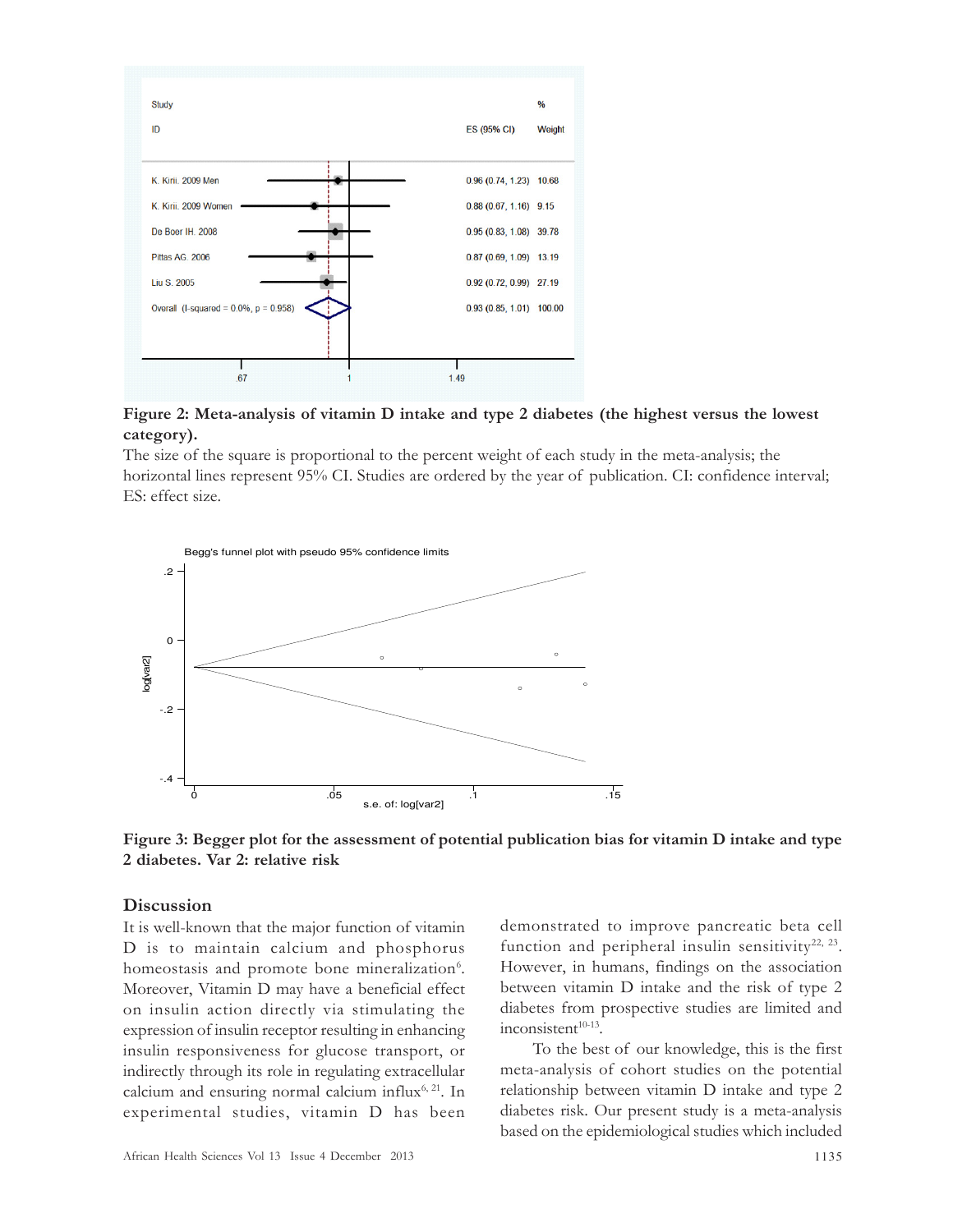large-scale and long-term follow-up results. As we know, a cohort study is undertaken to support the existence of association between suspected cause and disease. Prospective cohort study can not be interfered by investigators, and it is more suitable for long-term follow-up and owns high strength evidence. Whereas, RCT often needs to be end at the scheduled termination time, and the follow-up time is often shorter. On the other hand, a welldesigned cohort study always can minimize the interference or potential confounding factors of the participants through the corrected multivariable analyses. While these function cannot be conducted in a RCT study. In addition, there were obvious interventions on whether participants accepted vitamin D in RCT studies, while the researchers did not interfere with participants in cohort studies, this is well conformed with the actual situation than RCT.

Here, we pooled four prospective cohort studies involving 187, 592 participants and 9, 456 incident cases to get a more stable and creditable result. The results suggested no significant overall association between consumption of vitamin D and type 2 diabetes incidence. Furthermore, among the subgroup analyses based on women, USA continent, dietary vitamin D intake and supplemental vitamin D intake, no significant associations were observed. To be noted, no substantial heterogeneity was detected in those studies included in our present analysis. On the basis of Egger's and Begg's tests, we have shown an absence of publication bias in these meta-analyses. In addition, sensitivity analyses showed none of the studies considerably affected the summary associations between vitamin D intake and the risk of type 2 diabetes.

Our results compare favorably with most of studies included in our analysis, in which they reported that subjects consuming vitamin D were not associated with type 2 diabetes risk. We did not perform the dose-response analysis of vitamin D intake for two reasons. On one hand, our findings did not show any relationship with risk of type 2 diabetes in our analysis. On the other hand, the four eligible prospective cohort studies did not provide sufficient information for a dose-response analysis on the category data of vitamin D intake, number of cases, person-years, and logarithm of RR and its corresponding standard error.

The publication bias is a major concern in a meta-analysis. Although we do not have enough statistical power to formally test for publication bias, there was no evidence for the smaller cohorts to overestimate effect estimates compared with the larger studies. In our analysis, no evidence of publication bias was observed by setting the penalty as  $p$  value less than 0.1, though the tests of bias have low statistical power. More importantly, the associations between consumption of vitamin D and risk of type 2 diabetes appeared to be consistent across most studies. Thereof, the likelihood that these findings are largely a result of selective publication seems to be minimal. However, a potential bias could not be excluded completely.

We have several important strengths in the present analysis. This is the first systematic epidemiologic assessment from prospective cohort studies to investigate the relationship between vitamin D intake and type 2 diabetes. Because individual study has low statistical power, our meta-analysis of four large prospective cohort studies involving enlarged sample size enhancing the statistical power to detect more stable association and provide more reliable estimation. The studies included in our meta-analysis were prospective cohort studies with a large sample size and long-term follow-up periods, which increased the statistical power to quantitatively assess the overall associations of vitamin D intake and incidence of type 2 diabetes. Furthermore, the prospective study designs could minimize selection bias and recall bias<sup>24</sup>. Moreover, the results were further analyzed based on the subgroups and yielded a similar conclusion, and no evidence of heterogeneity in our analyses probably indicated the robustness of our findings. Additionally, the included original studies reported the dietary intake levels of vitamin D and supplemented vitamin D, whereas, due to the unpooled data, our review mentioned the dietary intake levels of calcium and vitamin D.

Several potential limitations need to be taken into account in our study when considering its contributions. First, residual confounders always raise a major concern in the epidemiology studies. Although a wide range of potential confounding factors, including demographic and lifestyle factors were performed adjustment in original studies, whereas dietary factors were not sufficiently considered <sup>25</sup>. We could not exclude the possibility that the unmeasured or unknown dietary factor may contribute to the results not entirely accurate. Second, the primary studies reported consumption of vitamin D by different category which might cause random misclassifications. However, we reported the summary relative risk estimates based on the highest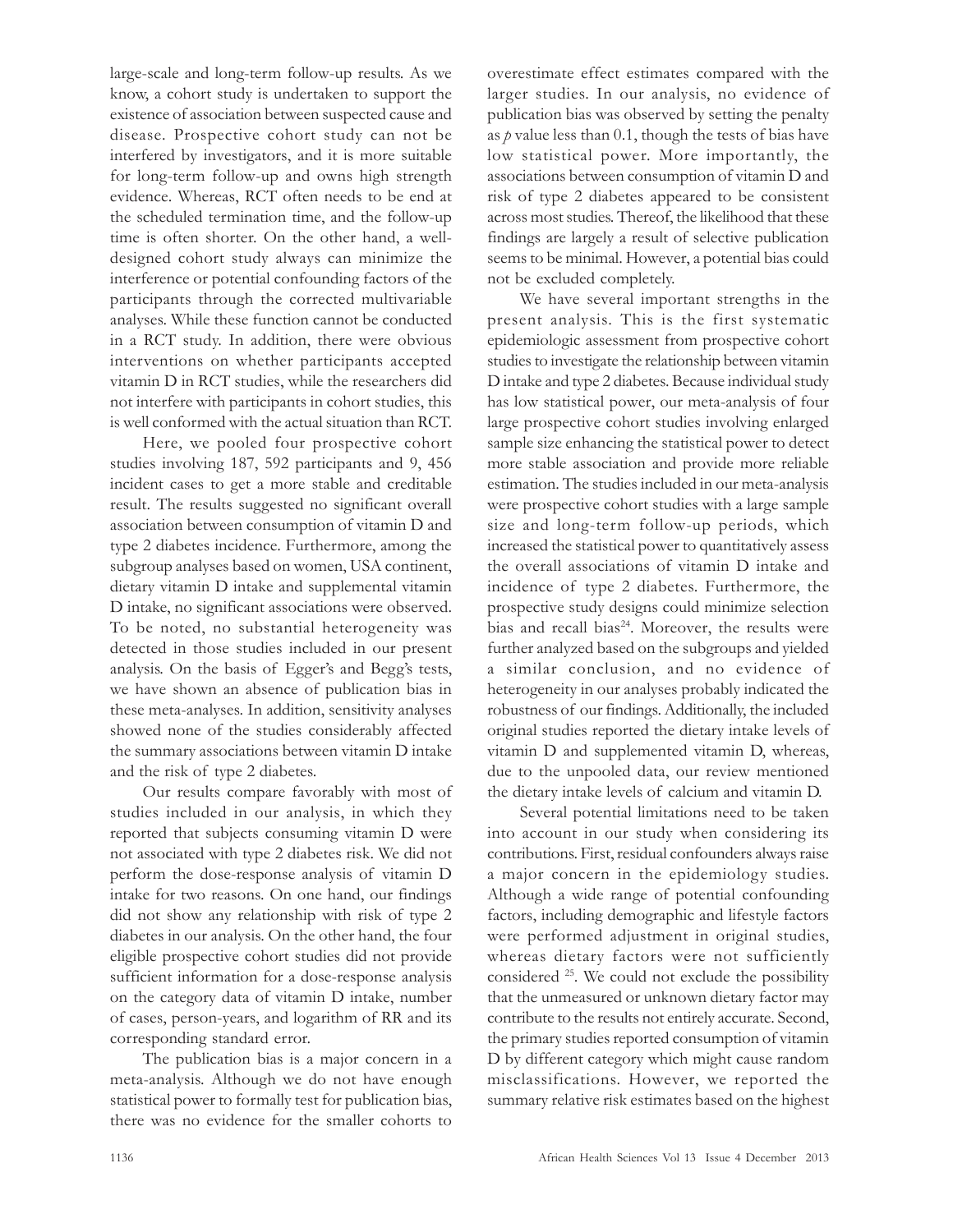vitamin D intake compared with the lowest intake categories which possibly reduce the bias. Third, the strength of the association may have been weakened by possible misclassification bias. Misclassification of vitamin D intake by using the method of selfadministered questionnaires is inevitable. Moreover, because the confirmations of type 2 diabetes in the original studies were based on self-reports, misclassification of type 2 diabetes cases is also likely to occur. Additionally, our results were based on only four studies included in this meta-analysis. The pooled risk estimate may be affected by individual studies. However, our sensitivity test showed the findings were consistent, which indicated a somewhat high degree of robustness of our findings. At last, due to the unmagable data or other reasons above mentioned, we have excluded several potential related studies and this effect may induce potential selection bias on our analysis. Therefore, more large-scale and high quality studies are warranted to enhance our results.

# Conclusion

Our meta-analysis of all relevant prospective cohort studies showed an absence of significant association between vitamin D intake and type 2 diabetes risk. Further studies are required to better confirm the findings.

### References

- 1. Yang W, Lu J, Weng J. China National Diabetes and Metabolic Disorders Study Group. Prevalence of diabetes among men and women in China. N Engl J Med 2010; 362:1090–1101.
- 2. Hsieh MC, Lee TC, Cheng SM, Tu ST, Yen MH and Tseng CH. The influence of type 2 diabetes and glucose-lowering therapies on cancer risk in the Taiwanese. Exp Diabetes Res 2012; 2012:413782.
- 3. Wild S, Roglic G, Green A, Sicree R, King H. Global prevalence of diabetes: estimates for the year 2000 and projections for 2030. Diabetes Care 2004; 27:1047–1053.
- 4. Mokdad AH, Ford ES, Bowman BA, al. Prevalence of obesity, diabetes, and obesityrelated health risk factors, 2001. JAMA 2003; 289:76–79.
- 5. Hu FB, Manson JE, Stampfer MJ, et al. Diet, lifestyle, and the risk of type 2 diabetes mellitus in women. N Engl J Med 2001; 345:790–797.
- 6. Pittas AG, Lau J, Hu FB, Dawson-Hughes B. The role of vitamin D and calcium in type 2

diabetes. A systematic review and meta-analysis. J Clin Endocrinol Metab 2007; 92:2017-29.

- 7. Bischoff-Ferrari HA, Giovannucci E, Willett WC, Dietrich T, Dawson-Hughes B. Estimation of optimal serum concentrations of 25 hydroxyvitamin D for multiple health outcomes. Am J Clin Nutr 2006; 84: 18-28.
- 8. Chiu KC, Chu A, Go VL, Saad MF. Hypovitaminosis D is associated with insulin resistance and beta cell dysfunction. Am J Clin Nutr 2004; 79:820-5.
- 9. Scragg R, Sowers M and Bell C. Serum 25 hydroxyvitamin D, diabetes, and ethnicity in the Third National Health and Nutrition Examination Survey. Diabetes Care 2004; 27: 2813 -2818.
- 10. Kirii K, Mizoue T, Iso H, et al. Calcium, vitamin D and dairy intake in relation to type 2 diabetes risk in a Japanese cohort. Diabetologia 2009; 52: 2542-50.
- 11. de Boer IH, Tinker LF, Connelly S, et al. Calcium plus vitamin D supplementation and the risk of incident diabetes in the Women's Health Initiative. Diabetes Care 2008; 31:701-7.
- 12. Pittas AG, Dawson-Hughes B, Li T, and et al. Vitamin D and calcium intake in relation to type 2 diabetes in women. Diabetes Care 2006; 29: 650- 6.
- 13. Liu S, Song Y, Ford ES, Manson JE, Buring JE, Ridker PM. Dietary calcium, vitamin D, and the prevalence of metabolic syndrome in middleaged and older U.S. women. Diabetes Care 2005; 28:2926-32.
- 14. Stroup DF, Berlin JA, Morton SC, et al. Metaanalysis of observational studies in epidemiology:
- $\overline{1}$ a proposal for reporting. Meta analysis Of Observational Studies in Epidemiology (MOOSE) group. JAMA.2000; 283: 2008– 2012.
- 15. Tong X, Dong JY, Wu ZW, Li W, Qin LQ. Dairy consumption and risk of type 2 diabetes mellitus: a meta-analysis of cohort studies. Eur J Clin Nutr 2011; 65:1027-31.
- 16. Li F, An SL, Zhou Y, et al. Milk and dairy consumption and risk of bladder cancer: a metaanalysis. Urology 2011; 78:1298-305.
- 17. Higgins JP, Thompson SG. Quantifying heterogeneity in a meta-analysis. Stat Med 2002; 21:1539–1558.
- 18. Orsini N, Bellocco R, Greenland S. Generalized least squares for trend estimation of summarized